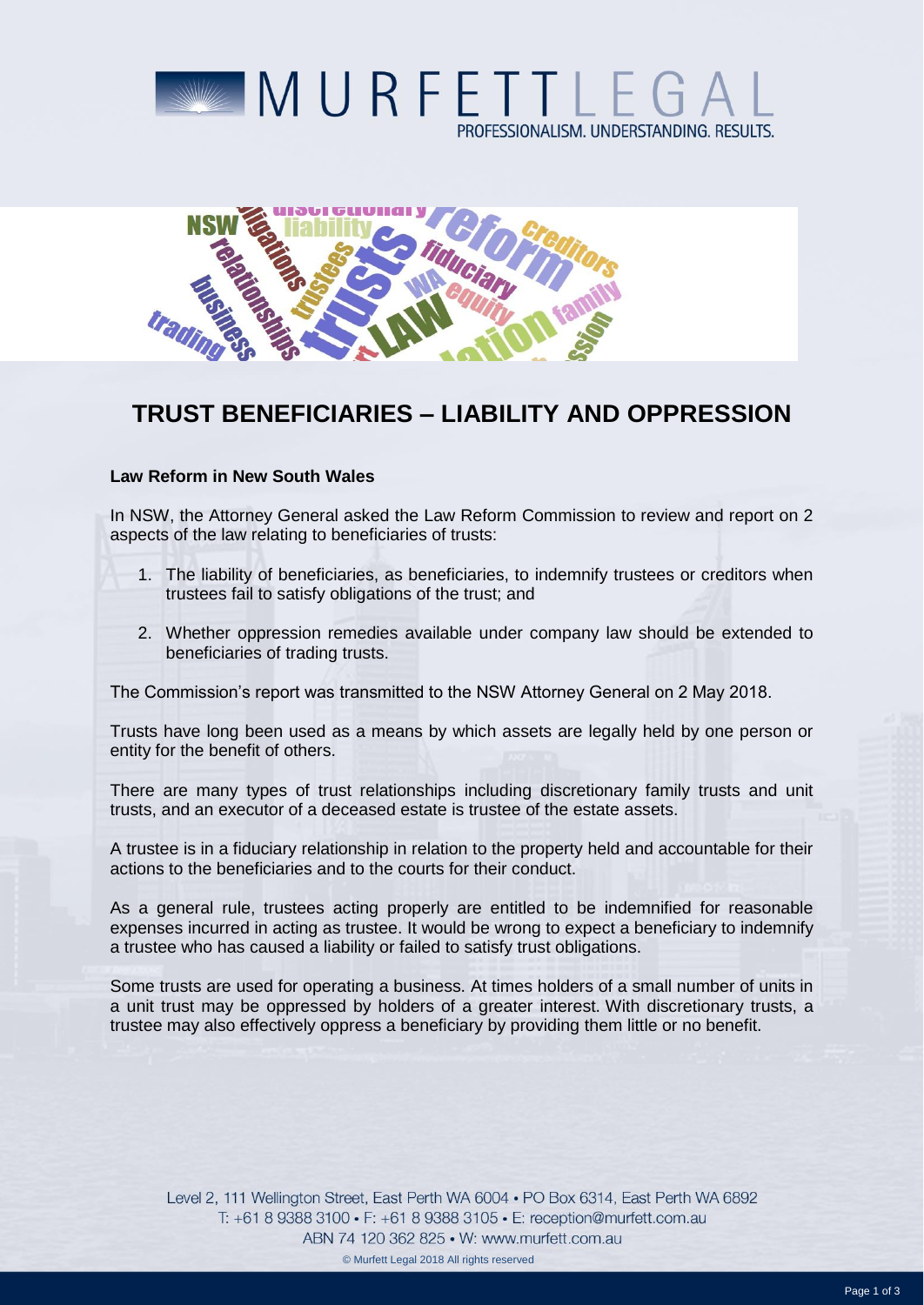

Submissions received by the Commission included that:

- beneficiaries in a trust should have no liability to indemnify trustee or creditors of the trust, or at least there should be limits to that liability such as to any unpaid balance of their units;
- there ought to be an oppression remedy, and that remedy should extend to discretionary trusts;
- the reforms should be made through amendments to the *Trustees Act 1925 (NSW),* which would provide the courts with a broad and flexible range of remedies, although limitations on oppression similar to those in the *Corporations Act* and impacting upon superannuation for example, would need to be made by amendment to Commonwealth legislation;
- the need for wider trust law reform should not be delayed by introduction of legislation to address the above issues; and
- despite all of the above, no reform is actually required but the issue relating to oppression remedies in this context gives rise to large legal and philosophical issues.

A trust deed, if carefully drafted, and existing legal and equitable principles can address the above issues.

## **The Position in Western Australia**

So, is reform required in WA? While the *Trustees Act (WA) 1962* has not been amended for some years, it contains provisions:

- clarifying when the trustee is *not* liable for breach of trust; or where the trustee *is* liable, but that liability is limited; and factors to be considered by the Supreme Court as to when there has been a breach of trust for which the trustee is liable for breach of trust. If the trustee is personally liable, the Court has a discretion to relieve the trustee from liability if appropriate.
- by which a trustee may, if the Court considers it just, to permit the trustee to be indemnified if the breach of trust occurred at the instigation of, request of or with the written consent of a beneficiary.
- in relation to investments, for rules and principles of law or equity that impose a duty on a trustee exercising a power of investment, including a duty to act in the best interest of all present and future beneficiaries and a duty to act impartially towards beneficiaries and different classes of beneficiaries, to continue to apply;
- in relation to investments, for rules and principles of law and equity that relate to a provision in an instrument creating a trust that purports to exempt, limit the liability of, or indemnify the trustee in respect of a breach of trust, to continue to apply.

Level 2, 111 Wellington Street, East Perth WA 6004 . PO Box 6314, East Perth WA 6892 T: +61 8 9388 3100 • F: +61 8 9388 3105 • E: reception@murfett.com.au ABN 74 120 362 825 • W: www.murfett.com.au © Murfett Legal 2018 All rights reserved